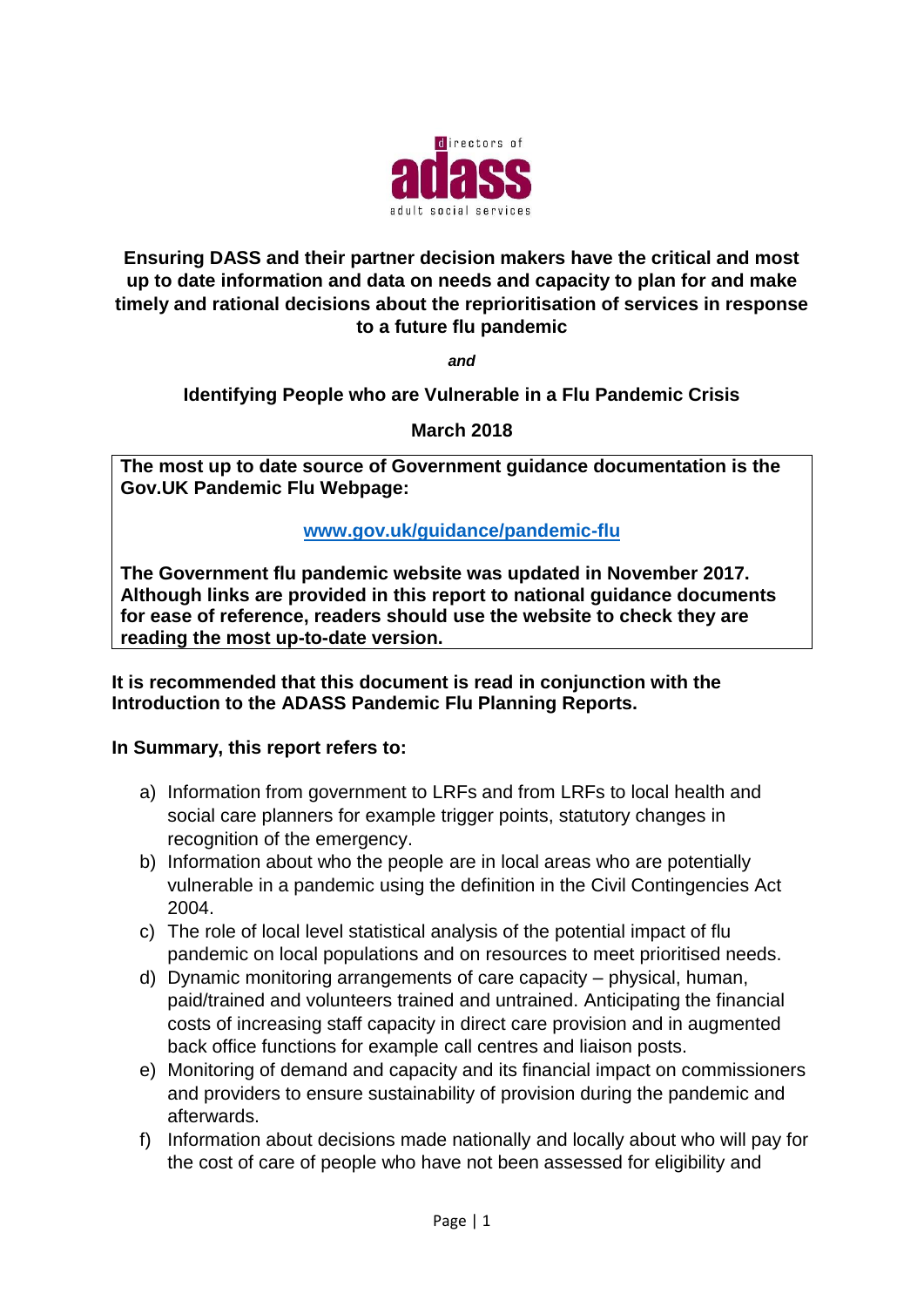charging. This should include decisions about the prompt routing of payments to providers to protect their financial viability.

- g) Information to increase paid and volunteer workforce capacity by using light touch recruitment and training processes.
- h) Dynamic monitoring information about continuity of local supply of essential services, including energy, fuel, medicines and public transport.
- i) Local arrangements to manage demand in terms of calls from health and social care staff, volunteers, family carers and the public about vulnerable individuals.
- j) Using volunteers to provide care in the community and facilitating villages and neighbourhoods to build local resilience.
- k) Information about school, and college closures and the impact of those closures on care staff. The opportunities to ask school staff to volunteer and to use school kitchens to provide meals to those who need them.

## **1. Government expectations of preparedness in local areas**

In this report the term vulnerable people has a much broader meaning than that normally understood in adult social care. The Civil Contingencies Secretariat of the Cabinet Office produced guidance on Identifying People who become Vulnerable in a Crisis' in 2008<sup>1</sup>, to be applied as appropriate to different kinds of emergencies.

In the context of an emergency such as pandemic flu, vulnerable people are defined as those:

### *"(who) are less able to help themselves in the circumstances of an emergency".*

In the event of a pandemic, these may include: children (the situation may be exacerbated by school closures), older people, mobility impaired, mental/cognitive function impaired, sensory impaired, individuals supported within the community, immuno-compromised children and adults, those with underlying health conditions, individuals cared for by relatives, homeless, pregnant women, and those in need of bereavement support.

When information is supplied by Government about which age groups in the population are most affected by the particular strain of flu, planners can take targeted action for those most at risk groups.

Whilst all the government documents in the introduction are pertinent and should be read in the light of the overarching UK Flu Pandemic Strategy updated in Nov 17, for this specific report the reader is directed to:

"Gov.uk pandemic flu website"  $2$  for links to the most up to date versions of the following documents:

1

<sup>1</sup> [www.gov.uk/government/publications/identifying-people-who-are-vulnerable-in-a](http://www.gov.uk/government/publications/identifying-people-who-are-vulnerable-in-a-crisis-guidance-for-emergency-planners-and-responders)[crisis-guidance-for-emergency-planners-and-responders](http://www.gov.uk/government/publications/identifying-people-who-are-vulnerable-in-a-crisis-guidance-for-emergency-planners-and-responders) <sup>2</sup> <https://www.gov.uk/guidance/pandemic-flu>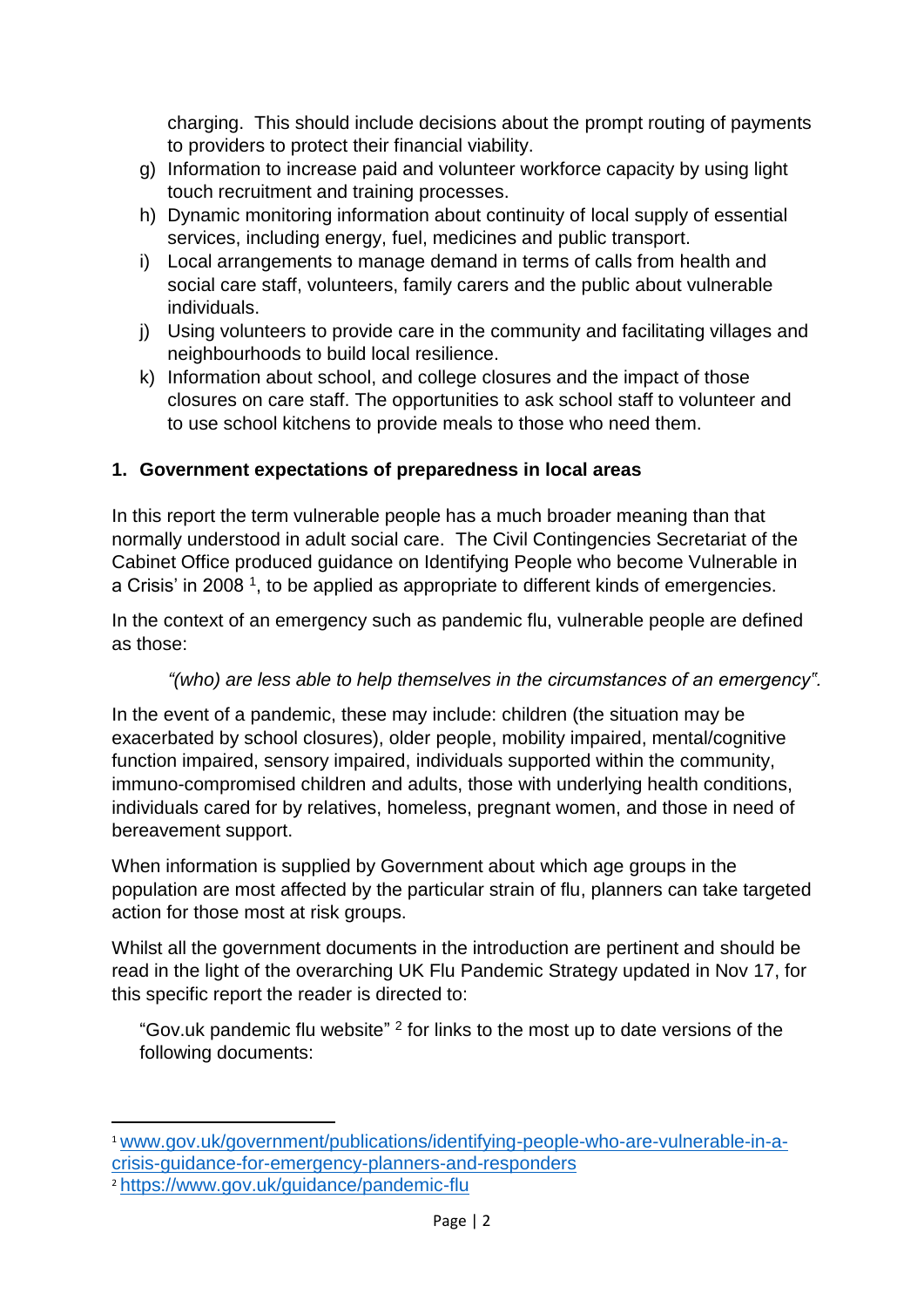- *Preparing for Pandemic Influenza – Guidance for Local Planners/LRFs (Jul 13) 3*
- *Identifying People who are Vulnerable in a Flu Pandemic Crisis – Guidance for Emergency Planners and Responders published by the Civil Contingencies Secretariat in the Cabinet Office (Feb 08)*<sup>4</sup>
- *Health and Social Care Influenza Pandemic Preparedness and Response published by the Department of Health in April 2012. <sup>5</sup>*

# **2. The role of the Local Resilience Forum (LRF)**

Section 4 of the Guidance for Local Planners/LRFs (Link above) lists its Government expectations of operational response arrangements:

*"In England and Wales, the primary responsibility for planning for and responding to any major emergency rests with local organisations, acting individually and collectively through Local Resilience Fora (LRF) and Strategic Coordinating Groups (SCGs). The purpose of the SCG is to take overall responsibility for the multi-agency management of an outbreak at local level".*

*"Local Health Resilience Partnerships (LHRPs) are not statutory organisations and accountability for emergency preparedness and response remains with individual organisations, in line with their respective statutory duties. Local authorities will also contribute more widely…given their range of responsibilities…and their community leadership role."*

The above are quotes from Section 4 of the Local Planners/LRF Guidance.

It is vital that DASSs, their Local Authorities and other partners make decisions on prioritisation and reprioritisation of services within the formal decision-making arrangements of the LRF. DASSs may benefit from requesting their LRF convenes to review its flu pandemic plans and test this aspect.

In Dec17 ADASS surveyed DASSs' in England to obtain a picture of the level of preparedness for flu pandemic and received a response from approximately 50% of councils responsible for social services. Free text responses revealed that whilst areas were able to respond in a definite manner about their own business continuity plans and civil contingency planning arrangements for emergencies, many such plans were five years old or more with little indication of these plans having been recently tested. Most respondents did not distinguish between local operational plans and LRF Strategic Plans in their answers.

 $\overline{a}$ 

<sup>3</sup> [www.gov.uk/government/publications/identifying-people-who-are-vulnerable-in-a](http://www.gov.uk/government/publications/identifying-people-who-are-vulnerable-in-a-crisis-guidance-for-emergency-planners-and-responders)[crisis-guidance-for-emergency-planners-and-responders](http://www.gov.uk/government/publications/identifying-people-who-are-vulnerable-in-a-crisis-guidance-for-emergency-planners-and-responders)

<sup>4</sup> [www.gov.uk/government/publications/identifying-people-who-are-vulnerable-in-a](http://www.gov.uk/government/publications/identifying-people-who-are-vulnerable-in-a-crisis-guidance-for-emergency-planners-and-responders)[crisis-guidance-for-emergency-planners-and-responders](http://www.gov.uk/government/publications/identifying-people-who-are-vulnerable-in-a-crisis-guidance-for-emergency-planners-and-responders)

<sup>5</sup>*[www.gov.uk/government/uploads/system/uploads/attachment\\_data/file/213696/dh\\_](http://www.gov.uk/government/uploads/system/uploads/attachment_data/file/213696/dh_133656.pdf) [133656.pdf](http://www.gov.uk/government/uploads/system/uploads/attachment_data/file/213696/dh_133656.pdf)*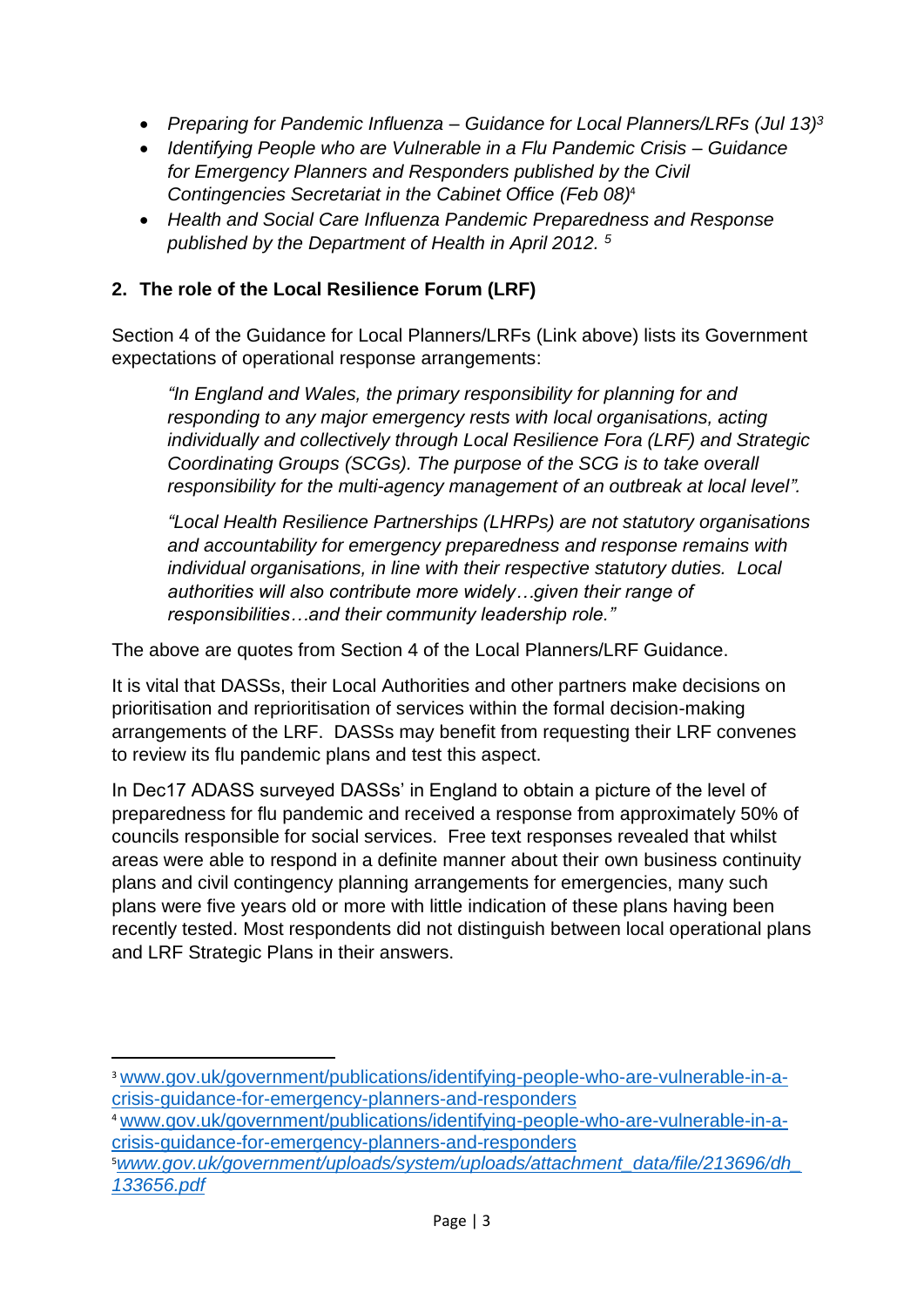Many respondents were not confident that they had agreed and tested mechanisms in place to identify their local population of vulnerable people as defined by the Civil Contingencies Act.

Existing strategic and operational plans for flu pandemic not revisited and tested and lack of confidence in how people who become vulnerable in a pandemic will be planned for are **the most significant information gap and risks** identified in the survey in terms of planning to meet Local Authority and Adult Social Care statutory responsibilities in a pandemic.

Two published strategic plans are listed in the introduction to this report:

- Derbyshire Local Resilience Forum (LRF):<sup>6</sup>
- Southampton Public Health Pandemic Influenza Plan:<sup>7</sup>

These were sourced from the web and included because they demonstrate a strong planning approach for emergencies in general and flu pandemic in particular at strategic level. It is not clear, in these and other plans sampled through our webbased research, how local operational plans and planners will go about creating their Lists of Lists of people who are/likely to be vulnerable.

The guidance on identifying people who are vulnerable in a crisis was published in 2008. Since then GP Registers of patients with long term conditions and disabilities have grown in sophistication and reliability. It may be that GP Registers and lists of their vulnerable patients using risk scoring may have overtaken some of the approaches recommended in the 2008 guidance. This needs clarification at national level, including the agreements and protocols necessary for GPs to release patient data during a pandemic.

Further enquiries of DASSs about their operational plans may provide some good examples of methodologies already in place.

Whilst this report is not about planning for Education, Annex C of the LRF Planners Guidance refers to Education and the implications of schools closing or remaining open on infection spread and on the workforce. Decisions about Education services will impact on capacity and demand during a pandemic. If a pandemic is having a significant effect on young people and children, there may be a national decision to close schools and colleges or more local decisions taken at LRF level with Education **Authorities** 

 $\overline{a}$ <sup>66</sup>[www.derbyshireprepared.org.uk/files/uploads/Derbyshire\\_Strategic\\_Plan\\_for\\_Pand](http://www.derbyshireprepared.org.uk/files/uploads/Derbyshire_Strategic_Plan_for_Pandemic_Influenza.pdf) [emic\\_Influenza.pdf](http://www.derbyshireprepared.org.uk/files/uploads/Derbyshire_Strategic_Plan_for_Pandemic_Influenza.pdf)

<sup>7</sup> [www.publichealth.southampton.gov.uk/images/scc-pandemic-influenza-plan-v3.2](http://www.publichealth.southampton.gov.uk/images/scc-pandemic-influenza-plan-v3.2-january-2016.pdf) [january-2016.pdf](http://www.publichealth.southampton.gov.uk/images/scc-pandemic-influenza-plan-v3.2-january-2016.pdf)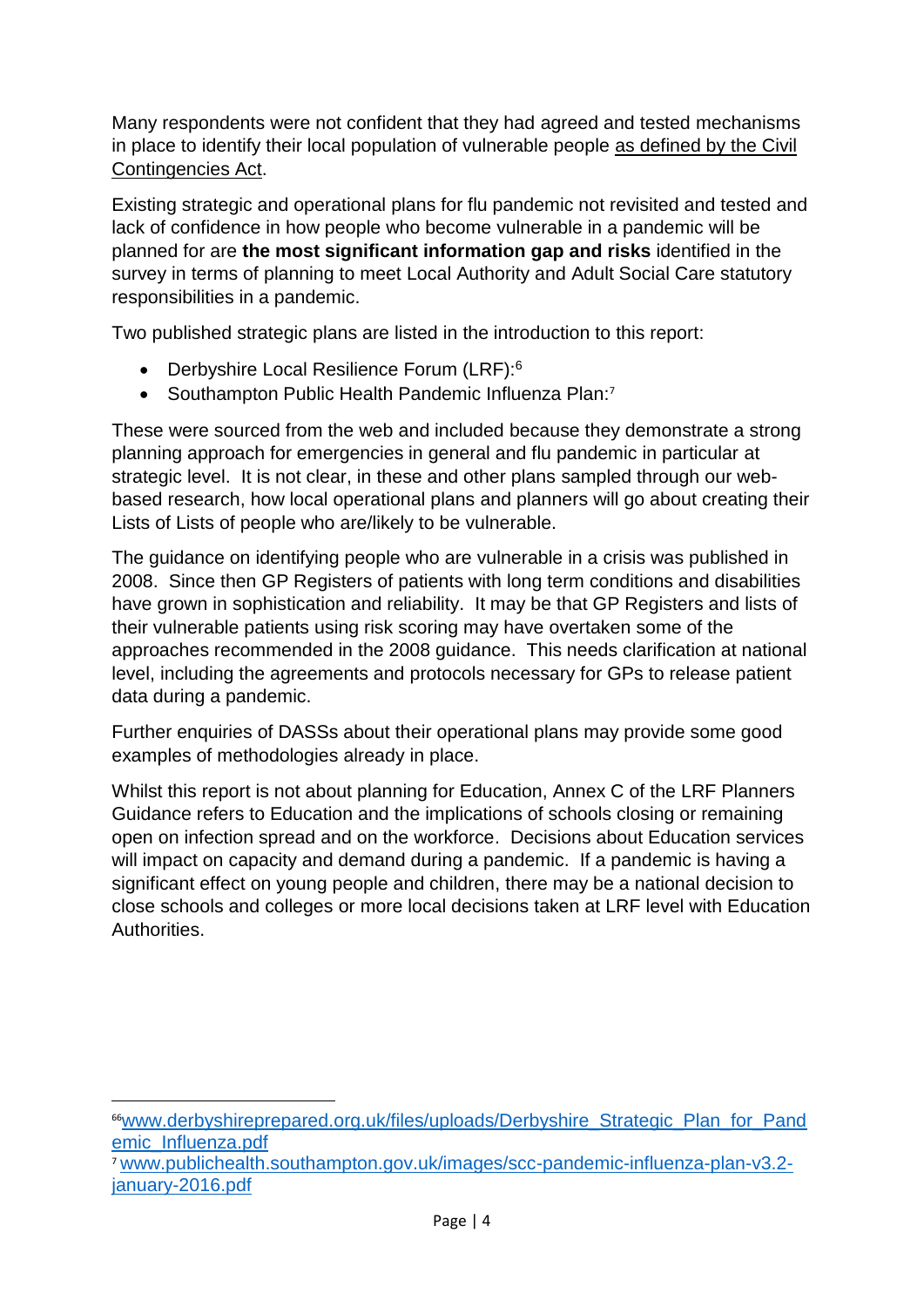# **3. Creating Lists of Lists**

 $\overline{a}$ 

The *Cabinet Office Guidance on Identifying People who are vulnerable in a crisis* refers to lists of lists (Page 24-29 at the attached link).<sup>8</sup>

It is one of the oldest published guidance documents, is still relevant to flu pandemic and other emergencies and recommends specific detailed lists and analyses of vulnerability to assist planners. It should be read alongside *Annex D - Social Measures – Vulnerable People (page 27) of the Pandemic Influenza Guidance for local planners/LRFs)* 9

The preparedness phase includes knowing who will provide the DASS and/or local health and social care emergency coordination team with information about the numbers of people who will be potentially vulnerable under the definition, the types of vulnerability and their geographical clustering. This can then be modelled through expertise in the LRF group into a dataset that can be updated dynamically during the phases of a pandemic.

Early joint agreement is required at LRF and local level about who - the council/public health department/the local NHS commissioners is responsible for taking the lead on identifying vulnerable adults, and how the resources of these several organisations are used to best effect to analyse and maintain the data received.

One example of a data base of vulnerable people is that held by **Utilities/Energy suppliers** who, we understand, work to a national standard regarding prioritising maintenance and restoration of supply to specific vulnerable people/groups. In any one neighbourhood there could be up to 10 different companies involved. Consideration should be given to how lists of vulnerable people are obtained from Utility Companies.

In this report references to vulnerability are mainly about elderly people because of the current high level of demand on health and social care within that age group already, but the guidance makes it very clear that there are many types of vulnerability and responses appropriate for each type – whilst avoiding stereotyping individuals it does support population level planning. A further reason to not think just about elderly people is that until the pandemic numbers start to rise nationally it will not be clear which age groups are most affected. Clearly people with compromising health conditions may be at greater risk of infection and complications, but age groups not previously exposed to this pandemic strain of the virus and therefore with no built-up immunity may be at greater risk.

<sup>9</sup>[www.gov.uk/government/uploads/system/uploads/attachment\\_data/file/225869/Pan](http://www.gov.uk/government/uploads/system/uploads/attachment_data/file/225869/Pandemic_Influenza_LRF_Guidance.pdf) [demic\\_Influenza\\_LRF\\_Guidance.pdf](http://www.gov.uk/government/uploads/system/uploads/attachment_data/file/225869/Pandemic_Influenza_LRF_Guidance.pdf)

<sup>8</sup>[www.gov.uk/government/uploads/system/uploads/attachment\\_data/file/61228/vulner](http://www.gov.uk/government/uploads/system/uploads/attachment_data/file/61228/vulnerable_guidance.pdf) [able\\_guidance.pdf](http://www.gov.uk/government/uploads/system/uploads/attachment_data/file/61228/vulnerable_guidance.pdf)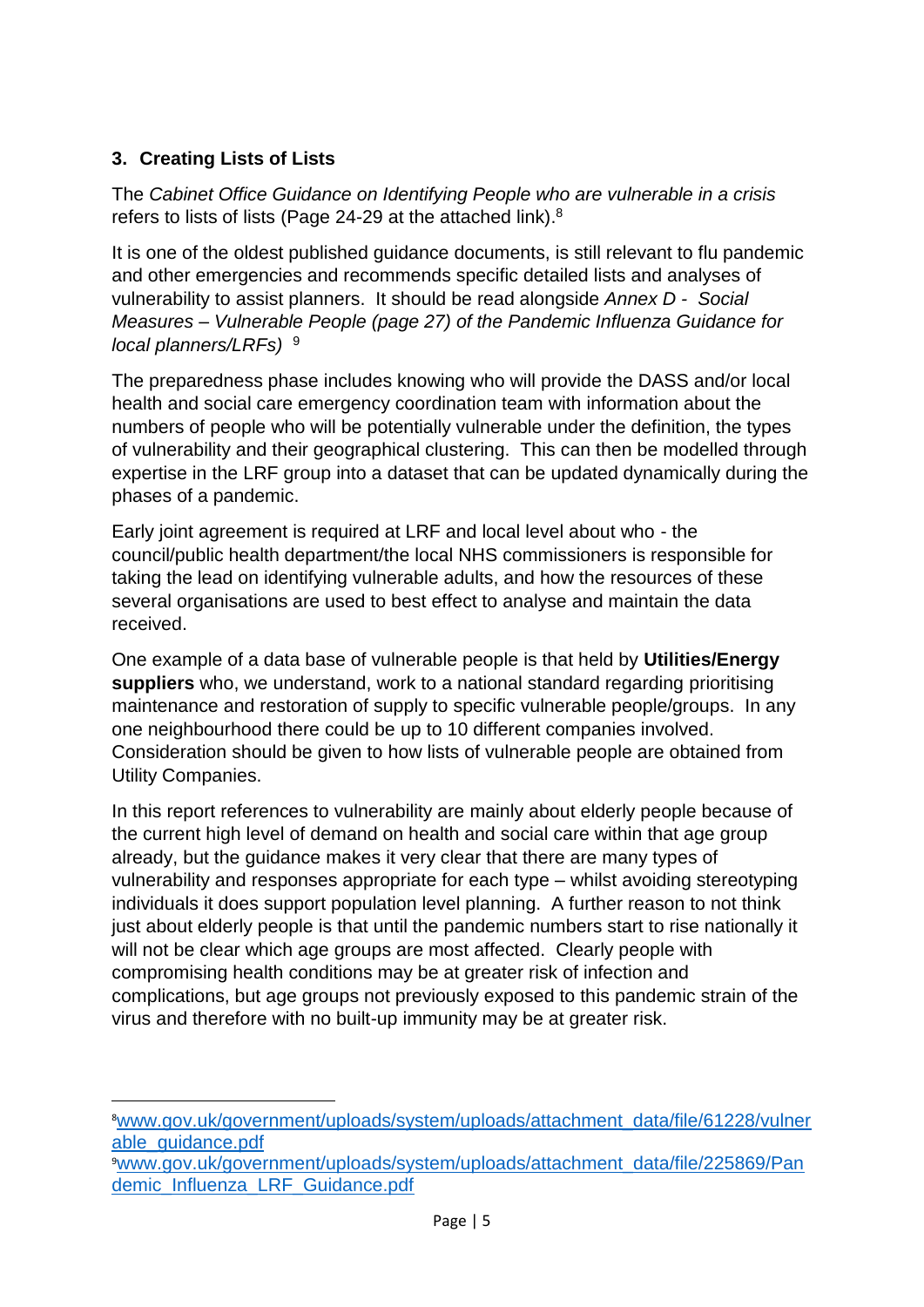In the ADASS Survey of Directors about flu pandemic preparedness Dec 17 the identification of people who become vulnerable in a flu pandemic, beyond those the council contracts care for or allocates personal budgets to, appeared to be the weakest area in terms of planning done and confidence in how to go about it effectively.

Establishing the lists of sources of information about vulnerable people and information flows, gaining agreement and cooperation and testing them will take some time in each LRF and local health and social care emergency co-ordination area. **Engagement with providers and the local voluntary sector and service user advocacy groups for a wide range of age groups** is a positive means of communicating the implications of a flu pandemic in a context of **working together to plan to minimise harm and maximise mutual support**.

Early estimation of numbers, types and locations of people with vulnerabilities will enable planners to estimate required resources and care capacity. Local planners should ensure they include **planning for additional supplies of community equipment** such as Personal Protective Equipment (PPE) for care staff and volunteers, commodes, continence supplies, walking frames, turning sheets, disposable sheets/laundry services etc for use in the community in the same way health are planning for additional supplies of medicines, clinical waste and anti-viral medication to meet demand.

Early national communication about the appropriate use of PPE will be necessary because otherwise the demand for PPE could rapidly outstrip supply if it is over used. Advice on controlling cross infection will be required, with information especially aimed at front line health and social care workers.

Early planning for increased numbers of people who become highly vulnerable during a pandemic will also support **financial planning** at local and national level.

When national and LRF trigger points occur, specific local plans will be activated. This will include identification of potentially vulnerable people and their locations. This will be complemented by the identification of individual needs and the type of care required. Once a phase of pandemic flu activity has passed, it will be necessary to consolidate information during what could be a short period of recovery before preparation for a further wave. The cycle of pandemic flu can be difficult to predict but eventually there will be a need to recover to normal working.

**Prioritisation and reprioritisation of public services and care and support**: Tasking of Public Services will fluctuate during phases of the pandemic. Decisions should be based on accurate local (LRF area) assessment and national or LRF trigger decisions based on the changing demands. Demand levels will fluctuate within and between local areas. **Planners should not focus solely on a 'reasonable worst case' response – this is learning from the 2009 pandemic in UK.**

An influenza pandemic can occur either in one wave or in a series of waves. Each wave can last 12 – 15 weeks and occur weeks or months apart. Second or subsequent waves could be more serious than the first. A local epidemic may be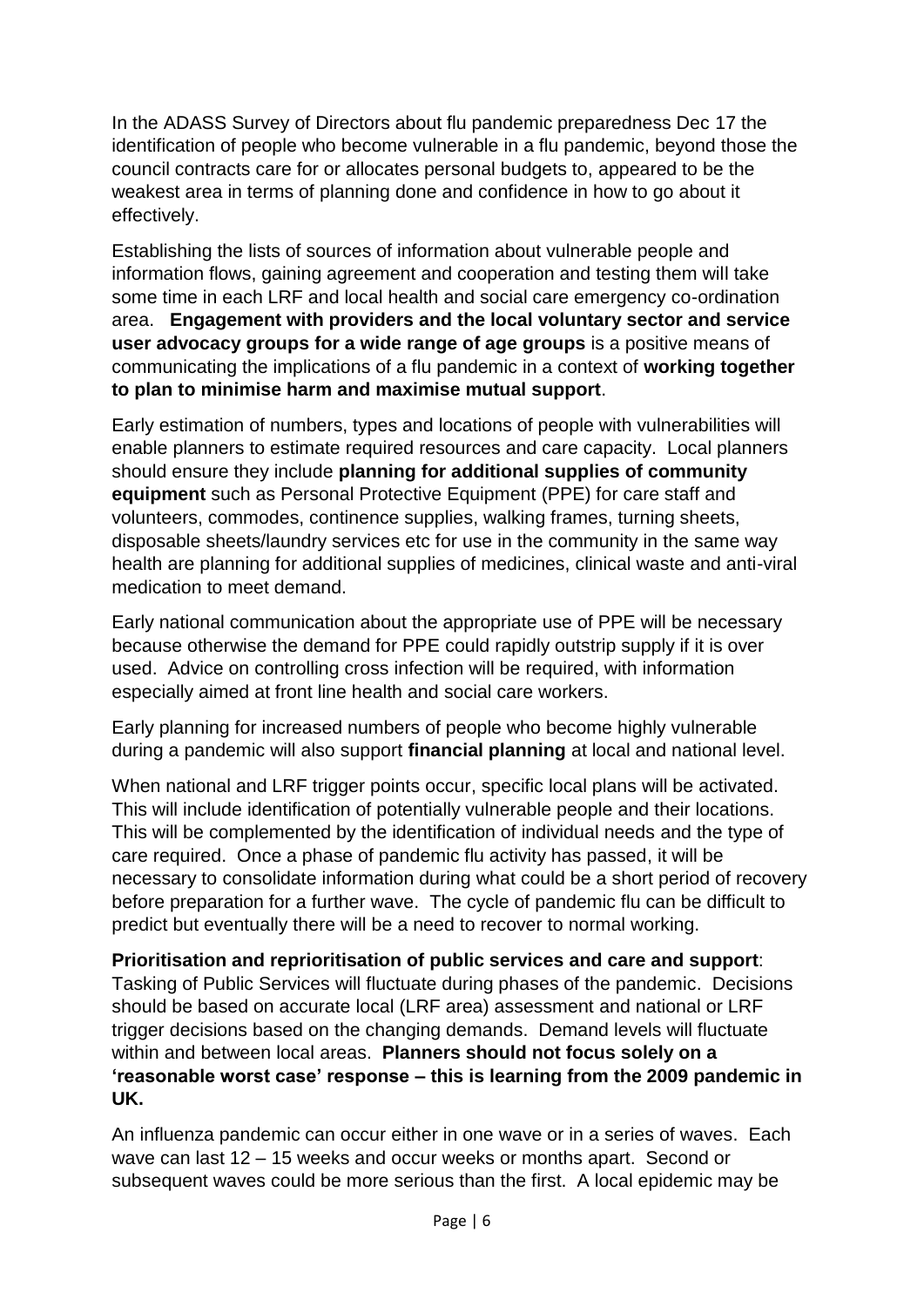more highly peaked and over faster than the national average. *(sect 3.1 of Guidance for Local Planners/LRFs, link below)*. 10

Identifying potentially vulnerable people and monitoring care capacity at local area level is expected to be a dynamic process over several weeks or months, with potentially daily situation reporting to the LRF and from the LRF up to government.

Managing fluctuating demand and supply at local area level will be supported through mutual aid within ADASS regions. The benefits of this means of mutual support and regional/sub regional activity should not be underestimated. LRFs and Local Health and Social Care Resilience Partnerships should consider the demand for different communication channels for professionals and the public to notify them of vulnerable people becoming ill with flu. These should include ample telephone call handling capacity; email messages and smart phone apps may be another route. All require prompt triaging and appropriately prioritised response.

If a telephone isn't answered, the caller knows no one has heard about the problem and will take other actions instead. If an email or text message is sent then the sender considers that message sent and received, which is not the same as read and action taken.

There will be formal arrangements between NHS111 and any other contact centres which have been set up to manage the flu pandemic demand in the community. It is expected that national decisions will be made about call numbers and handling capacity but responding to request for social care will be at local level.

## **Note: People who may need additional care and support in the event of a pandemic flu may not have flu themselves**.

They may become acutely ill with another condition and highly vulnerable because the level of treatment and care they might normally expect is not available. Decisions need to be made about who receives what level of response to any health or care need, dependent on the local situation. The same would apply in a severe fuel shortage or other emergency such as extreme weather, both of which could occur at the same time as a pandemic wave in an area.

## **4. Ethical Framework for decision making about treatment and care priorities:**

The Ethical Framework sets out the importance of minimising harm, recognising that some harm is likely to be unavoidable.

*"Decision makers will need to use the best information that is available to them at the time (for example the likely effects of a particular decision). Whether or not a decision was ethically appropriate has to be judged in* 

 $10<sub>1</sub>$ 

**.** 

*[www.gov.uk/government/uploads/system/uploads/attachment\\_data/file/22586](http://www.gov.uk/government/uploads/system/uploads/attachment_data/file/225869/Pandemic_Influenza_LRF_Guidance.pdf) [9/Pandemic\\_Influenza\\_LRF\\_Guidance.pdf](http://www.gov.uk/government/uploads/system/uploads/attachment_data/file/225869/Pandemic_Influenza_LRF_Guidance.pdf)*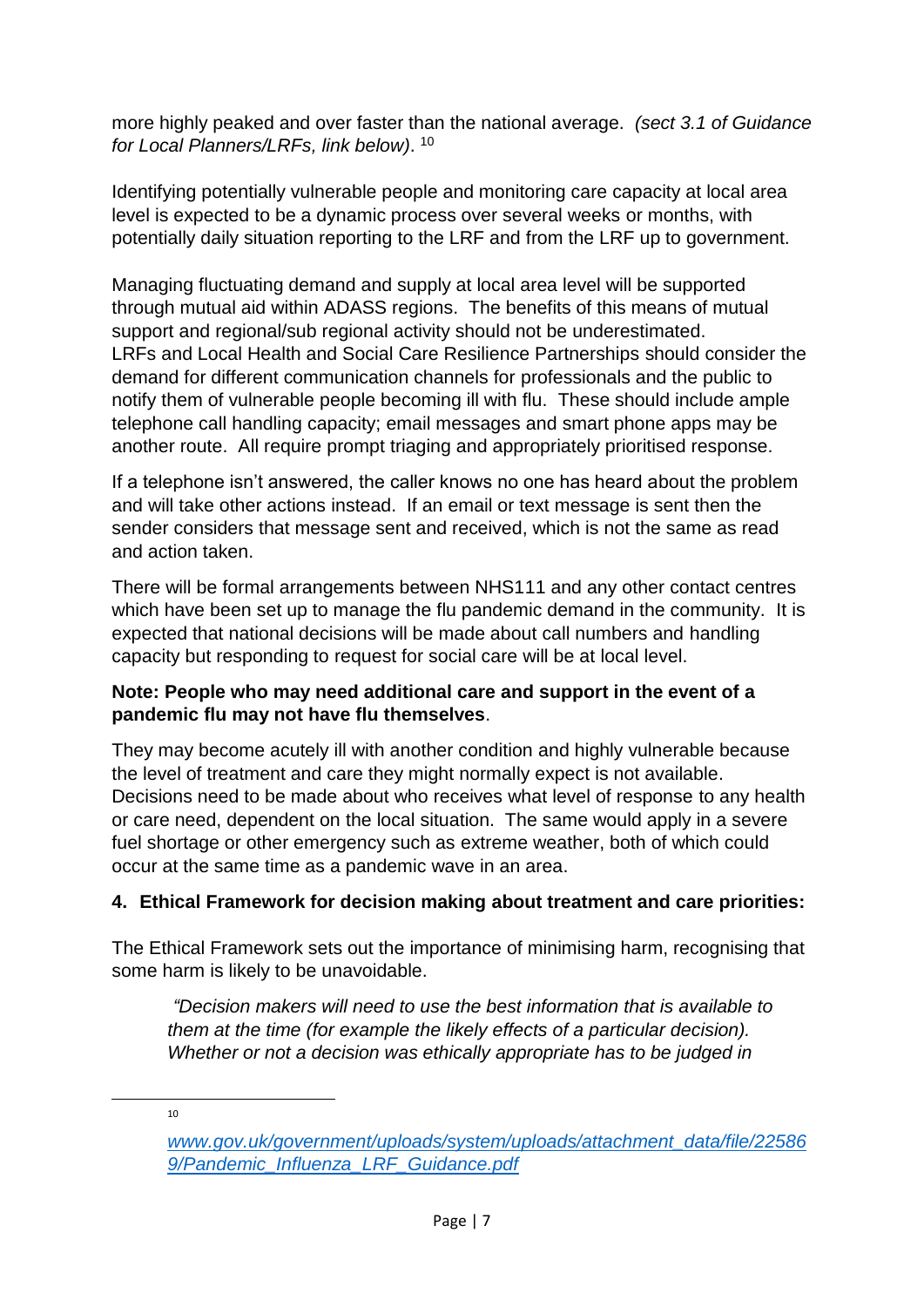*relation to the situation that existed at the time it was made, rather than by reference to facts that only became apparent at a later stage." "Harm is a broad concept and is intended to cover the physical, psychological, social and economic harm that a pandemic might cause." 11*

The Ethical Framework is intended to guide strategic policy makers and local planners consider the ethical aspects of their decisions in an emergency.

It will help professionals and decision makers, guided by their own professional codes, to develop policies on clinical issues for use during a pandemic. It is of no help to front line staff in a practical way. Without further detailed guidance staff may be unable to decide between priorities in difficult situations.

The ethical framework and any local prioritisation framework must be understandable and usable by care workers and health and social care professionals making decisions about relative priorities within their workload. Without this, decision making will be slow and cumbersome and a greater harm to individuals may result than if an informed decision was made (and recorded and reported) by the worker on the spot.

Conversations with DASSs have included reference to care service prioritisation strategies and solutions used during extreme weather and during the Tour de France Yorkshire leg. At the time of writing, however, no written records of these have been identified – the response has been that it is intuitive, common sense and that mutual aid between providers played a major part.

We recommend that national planners engage with care providers and others to design for practical guidance for commissioners and for front line staff.

## **5. Linking Ethical Decision making to securing additional care and support capacity**

An example of the type of decision that can be planned for:

- When considering using volunteers to make visits and provide basic care, decisions should be made at local level about, for example:
- volunteers provide a second pair of care hands or act as driver to a paid and trained worker but do not enter the house
- Volunteers undertake visits alone within specific parameters. Volunteers may include adults with learning disabilities or physical disabilities or children who become carers of their relatives and may require support.

The decision should be made in the context of avoiding a greater harm in an escalation period/a peak – is a greater harm to have no one go into that 'too sick to get out of bed' person that day because the available person, perhaps their neighbour who has phoned in expressing concern, is not known to the decision

**.** 

<sup>11</sup> [www.gov.uk/guidance/pandemic-flu#ethical-framework](http://www.gov.uk/guidance/pandemic-flu#ethical-framework)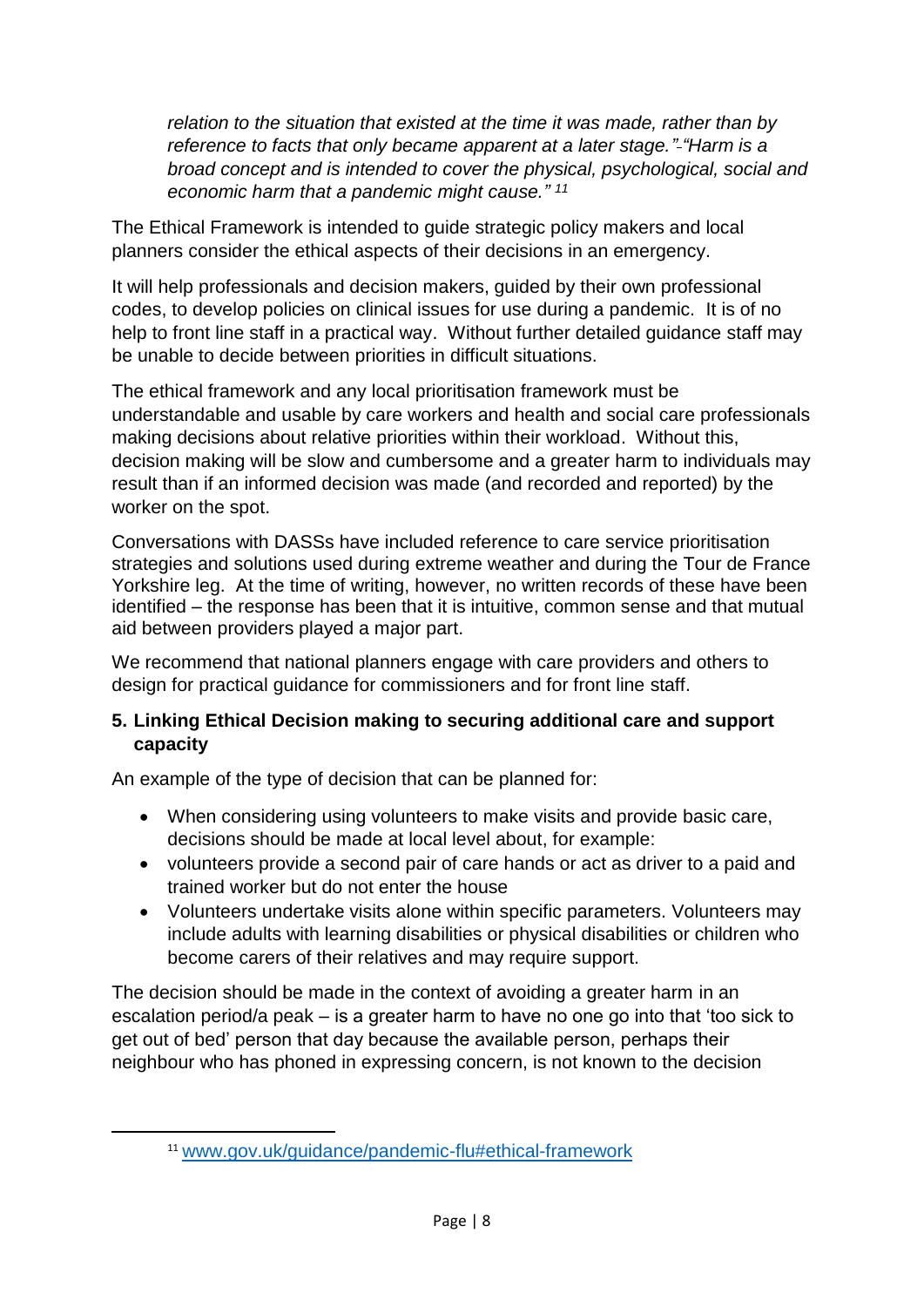maker, does not have their neighbours key or key box code and is not DBS checked for another volunteering or paid role?

**Flu Friends** has an established definition and is part of the existing national communication strategy. However actual care giving is not currently in the definition. Whilst adding it in may cause people to step back from being a flu friend, some flu friends may start to add physical care into their support of isolated individuals with flu.

**Facilitating resilience in villages and neighbourhoods** is a vital step but needs time to be planned for. In Derbyshire the Emergency Planning Teams are working with local communities on building local resilience and recruiting flu friend.

The Ethical Framework guidance states that **records should be kept of decision taken and the justification for them.** This matters for accountability and to review decisions at the end of short, specified periods. Such records can also help people learn from experience in order to respond to further pandemic waves, or to a different pandemic in the future.

The importance of up to date, but perhaps never entirely accurate, local capacity and demand information on a daily basis becomes evident when applying the ethical framework to decision making.

## **6. Forward planning for dynamic monitoring of health and care service capacity and demand – the available care capacity may be greater than the actual service capacity (in terms of beds) that is safe to use.**

Whilst health and care capacity and demand are of course taken to mean both beds and staff, this section focuses on capacity for beds in Care Homes and house visits by community health staff/domiciliary/care workers.

Local health and care resilience partnerships and their equivalents will already be monitoring care capacity in hospital, in care homes and in the community at least weekly to manage care capacity pressures now.

ADASS Executive recently adopted an internal report *'Provider Failure – A check list for Regional Response. ADASS 2017.* It gives guidance to DASSs on managing the consequences when for whatever reason care quality is compromised to the point that it is not appropriate to refer or place service users with that provider. Part of the management of the care capacity pressures caused by provider failure is ADASS regions or sub regions identifying appropriate vacancies quickly - often within less than a week, facilitated by a lead officer.

In a flu pandemic there may be extreme pressure exerted by local and national politicians, relatives of sick people, managers and clinicians in the local NHS to utilise any vacant care capacity. It is probable that individual politicians/councillors, clinicians, hospital bed managers and certainly the public will be unaware of care quality issues within some providers, probably because the CQC judgement is not yet through all the legal processes and published. **The apparently available care service capacity is always greater than the actual care service capacity** that is safe to use. Some care providers, under financial pressure due to vacancies, will be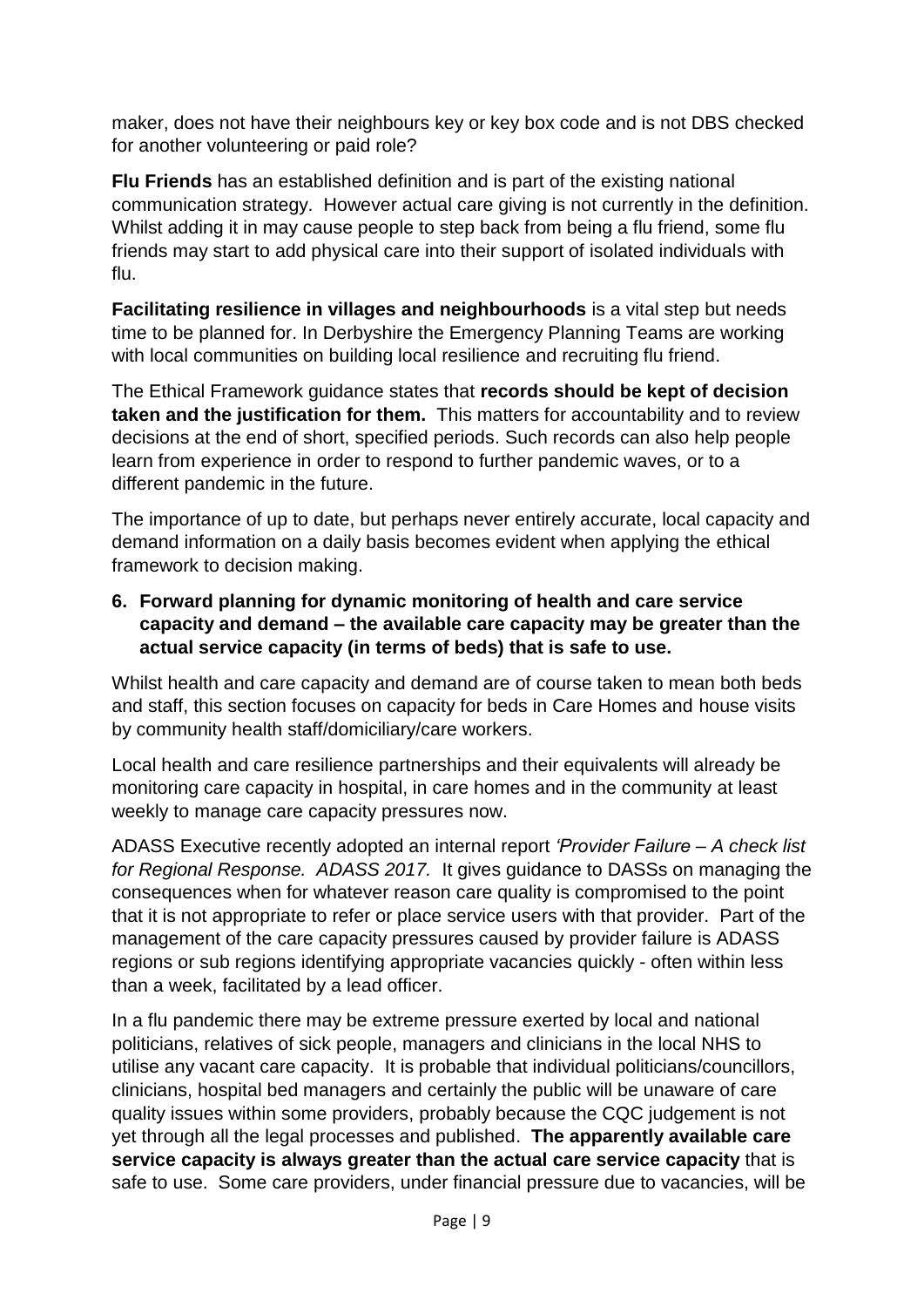tempted to contact the NHS direct offering care capacity despite being judged not competent, at that time, to deliver safe care to their current residents/clients, let alone an additional number of very ill people.

A care provider normally providing good or excellent quality of care may have bed/visit vacancies but also a number of sick care staff which means they are at full capacity and unable, without risking care quality and client safety, to take additional patients/clients safely. There are ample examples of excellent providers being pressed to take additional clients/residents in an emergency and then not being able to cope

Commissioners in health and social care should give providers the confidence to say 'no' to more when they reach a safe limit. It is for this reason that normal contractual requirements may need amendments to be appropriate for pandemic conditions.

Social Care and NHS Commissioners will look to their local Council Leaders and NHS Commissioners for support in this matter when faced with pressure to use every available care bed or care provider. They need support to hold their nerve when hospitals are under enormous pressure to free beds by discharging to community care.

Care capacity will be affected by financial pressures on care providers. DASSs and the NHS should make joint agreements ahead of a pandemic how providers will be paid for activity under a range of circumstances in the pandemic. Small providers will have cash flow difficulties at a lower threshold than Commissioners may realise.

**Monitoring of care staff sickness levels:** In researching this report there has been discussion about the methodologies to do this, the barriers to gathering accurate information, and the benefits of collecting and monitoring it beyond local commissioner/operations level.

Where social care commissioners already have these arrangements in place, contracted for and working well, they should continue and there may be a useful sample for national collection to monitor trends of sickness in care staff for example length of illness, whether they return from sick leave in a pandemic etc.

Where such collection and analysis are not already well established it could be considered that the barriers to accurate and timely collection are large and the benefits too few.

It is considered that the real indicator of supply pressures is Care Service Supply and local population flu sickness levels in the workforce and child age groups which may lead to care staff taking sick leave or carers leave.

There would be value in adult social care and health tracking sickness levels in social work and community health staff who have assessment roles. Beyond that, the organisational change in health and local authorities means that the essential support functions for social care and community health care are often dispersed and no longer managed in one directorate, such as council contact centres. Some essential functions may be contracted out. So beyond monitoring of assessors, it is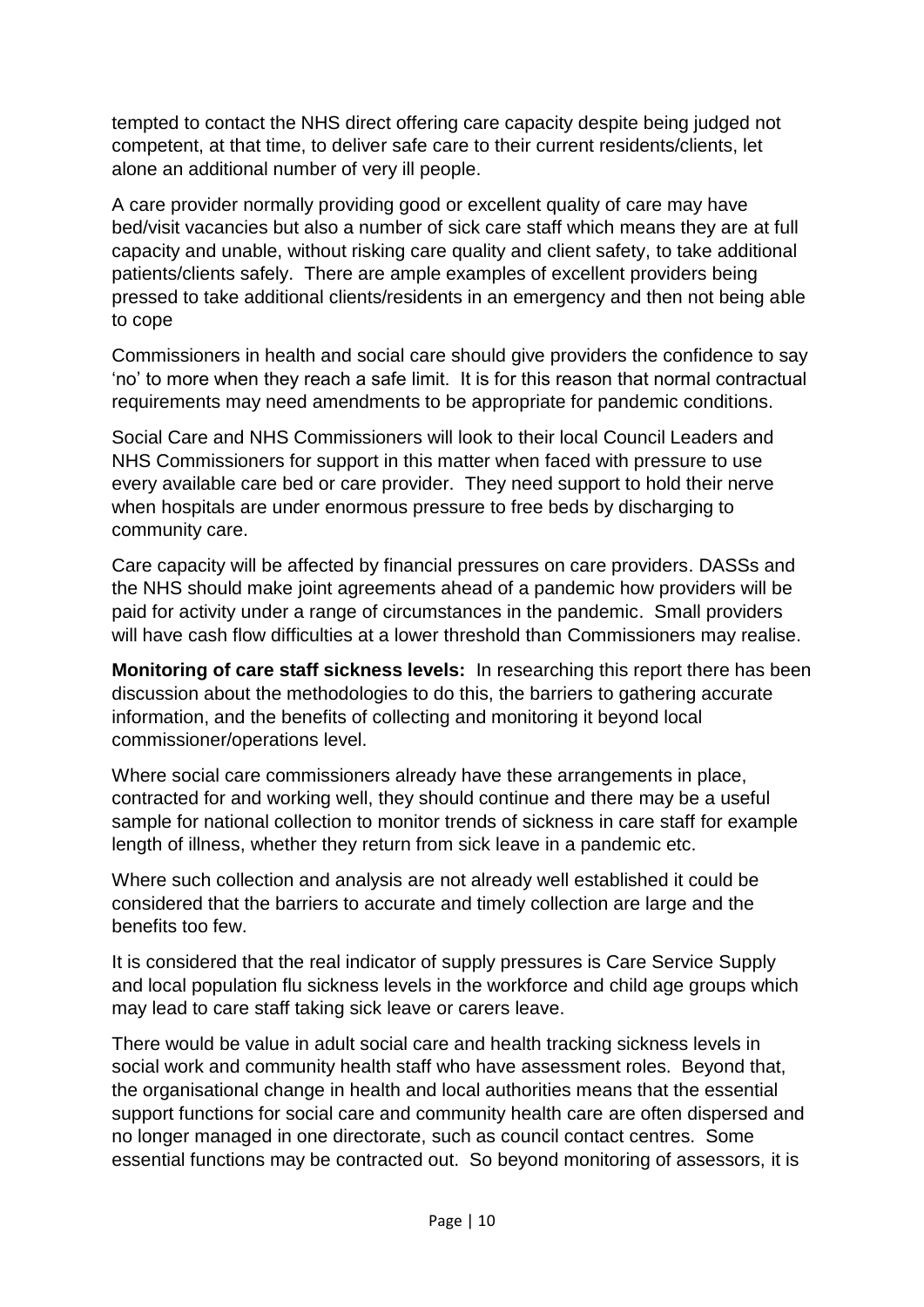recommended whole council staff sickness rates are monitored using normal reporting systems and forwarded to LRFs and beyond.

Vacancy rates are also relevant, and a flu pandemic may cause more migrant workers to return home – affecting care supply. Political (Brexit), financial (value of sterling) and cultural factors may cause staff to withdraw from the care workforce and either take other employment or return to their homes in UK and abroad.

Care at Home provider advice from the UKHCA is that it takes a minimum of 13 weeks to recruit and train a care worker, with significant expense and effort from the employer. If these staff are not going to be required after the pandemic there is no motivation for employers to do this.

In the longer term, a proper workforce strategy for recruiting young people into the health and care workforce at apprenticeship level is required so that they see it as a reputable career, with opportunities for progression.

## **7. Forward planning for active coordination of capacity of paid workforce, volunteer workforce and unpaid carers**

This is a huge subject, and local areas will wish to make their own arrangements to reflect the population and geographical characteristics of their council/STP area and neighbourhoods. Different areas will have different kinds of paid and voluntary capacity that can be called on.

Forward assessment of workforce capacity and dynamic monitoring of care staff supply in the community should include:

- NHS staff
- Staff in registered care providers in whom there is confidence about care quality
- Family/informal carers
- Paid/contracted staff in different roles but whose
	- o DBS certificates and safeguarding training are in date
	- o Remit in their normal roles mean they have useful transferable skills, for example:
		- o School staff of all types
		- o Foster Carers

One suggestion made is that Adult Social Care Team Leaders liaise with Head Teachers of local schools to get early warning of intention to close, and to identify opportunities for the school – open or closed – to offer services to the local community during the pandemic – for example extra school lunches that can be delivered to those who need them.

Volunteers within specific **national voluntary organisations** including for example:

- British Red Cross
- St Johns Ambulance
- Khalsa Aid
- Age UK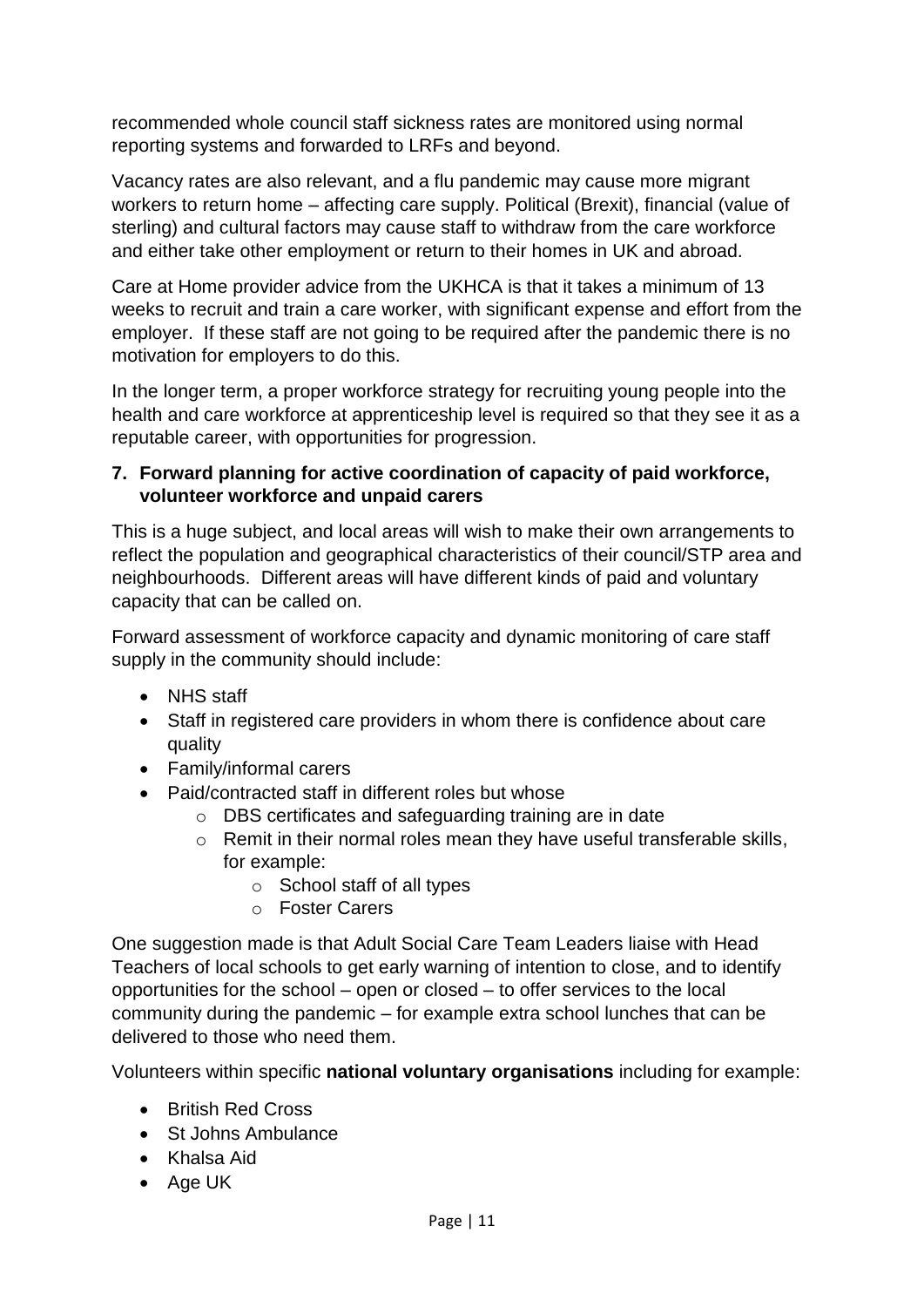• Street Pastors

All these volunteers are DBS checked and well trained to a standard set by their national organisation. The volunteers are well supervised at local level, generally accustomed to assessing risks and reporting up appropriately and used to dealing with distress and challenging behaviour.

The Red Cross and St Johns Ambulance have training capabilities and capacity that can train other volunteers in basic bedside nursing, basic life support and hygiene.

**Local voluntary organisations** that already apply Safeguarding policies and procedures. Examples of these include local faith organisation pastoral care teams their volunteers are accustomed to visiting frail/needy people at home, local councillors, school governors etc. Local volunteers know their neighbourhoods well, can call on the resources with them, and have a local infrastructure to work within.

The capacity of national and voluntary organisations will vary from one area to another, and arrangements to involve them in care and social support may best be made at local operational level.

## **8. Information about capacity pressures in other essential services:**

Troubles never come alone, for example:

- If a pandemic flu has peaks in November and December, care staff supply is further depleted by staff who are on low contract hours taking retail jobs to boost their income. If it occurs during school holidays care workers cannot be compelled to cancel their holidays.
- The UK and Europe functions on a 'just in time' supply system.
- The Overview to the Pandemic Flu Strategy states that social infrastructure can be expected to be damaged, for example fuel supplies, prescription supplies (often from Holland), community call line services, ambulance services, public transport, energy suppliers, maintenance engineers.
- Illness levels amongst the workforce in essential infrastructure organisations should also be monitored and the reporting arrangements determined nationally. Workers in obscure jobs often find that their essential skills and role are only noticed when they are not there to provide them.
- The impact of extreme weather for example floods, storms, snow or a heat wave on an already fragile social infrastructure cannot be overly stressed.

The recommendations in this report are listed in Annex A.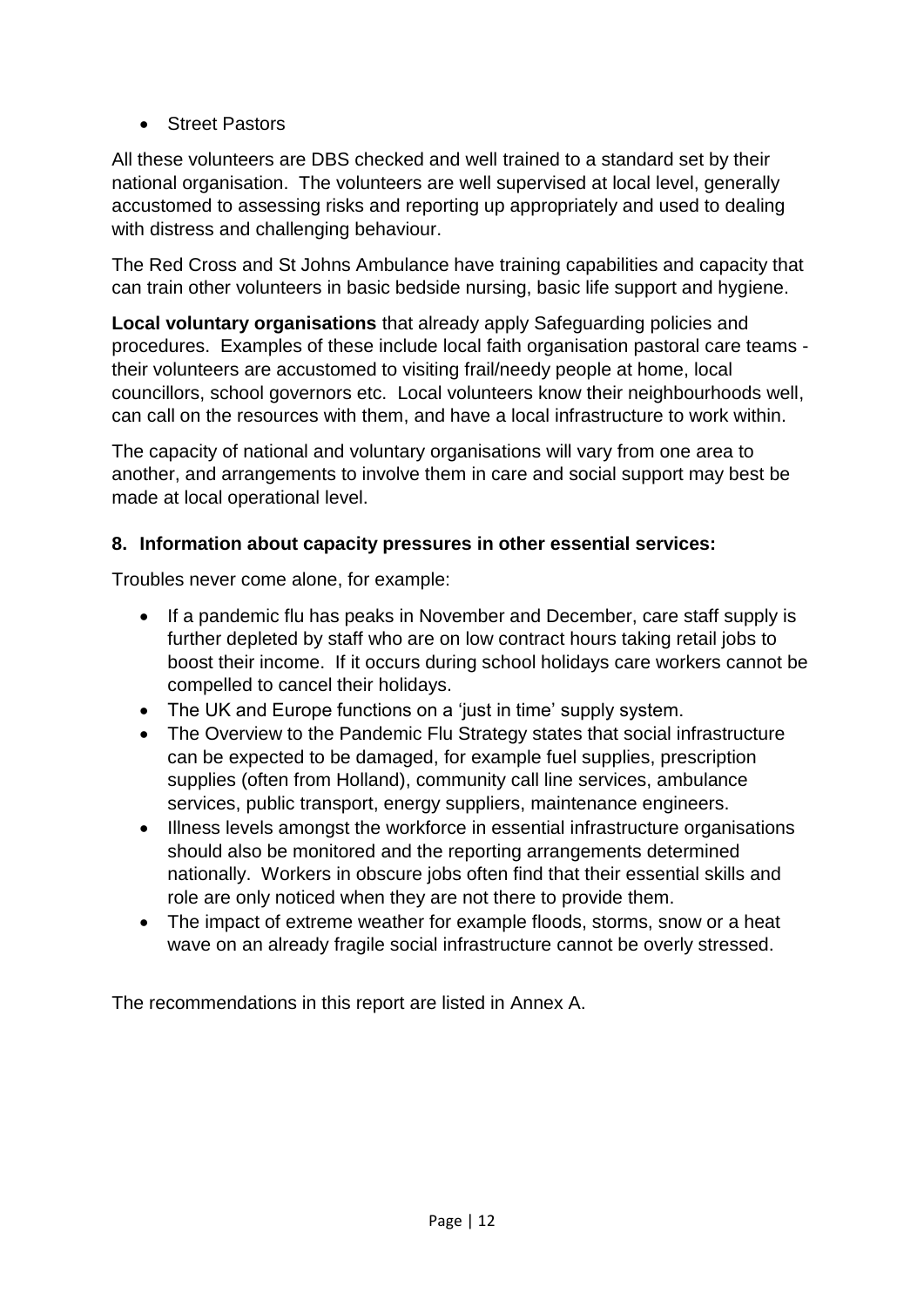#### **Recommendations**

- 1. Government departments should simplify and unify guidance with more clarity about specific actions and protocols. This would be of great assistance to DASSs and others responsible for implementation.
- 2. Government guidance should include a simple explanation of the various local planning groups. This would enable DASSs and their teams to ensure they understand the different groups that require their involvement at strategic and local levels and to be familiar with their place in the associated Gold, Silver and Bronze functions in each.
- 3. DHSC should provide information and guidance to enable planning for care capacity during a flu pandemic as an augmented winter planning process, in order to reach local joint health and social care agreements and to negotiate changes to contracts to be applied at trigger points. This should include guidance on risk assessment, ensuring an understanding of all LRF members of the clinical decision making required before bringing a service back into use after being closed due to flu and should identify contract terms and strategic care partnership approaches that have been the most successful in maintaining care supply and quality in periods of stress, such as periods of severe weather and periods of excessively high demand. This would strengthen confidence, cooperation and competence in health and social care providers in the different ways of working and support learning from previous pandemics or crises.
- 4. DHSC should liaise with the Association of Directors of Public Health (ADPH) and Public Health England (PHE) on the role of Directors of Public Health in contributing clinical decision-making to the risk assessments required before bringing an adult social care service back into use after being closed due to flu.
- 5. Government should update aspects of the 2008 Guidance on Identifying People who are Vulnerable in a Crisis in the light of the development of GP patient registers, providing information on long term conditions, learning disability and patient risk scores relating to hospital admissions, to support DASSs with collating required information. These registers are far more sophisticated and accurate than in 2008 and should form part of the information available to DASSs. Protocols about GPs sharing patient information and recovering the confidential information at the end of the pandemic will be required.
- 6. LRFs should ensure that Health and Social Care resilience partnerships have early joint agreements at local level about which organisation will take the lead on identifying vulnerable adults, analysing the data and maintaining an up to date data base throughout the pandemic. This should include joint agreements on information sharing.